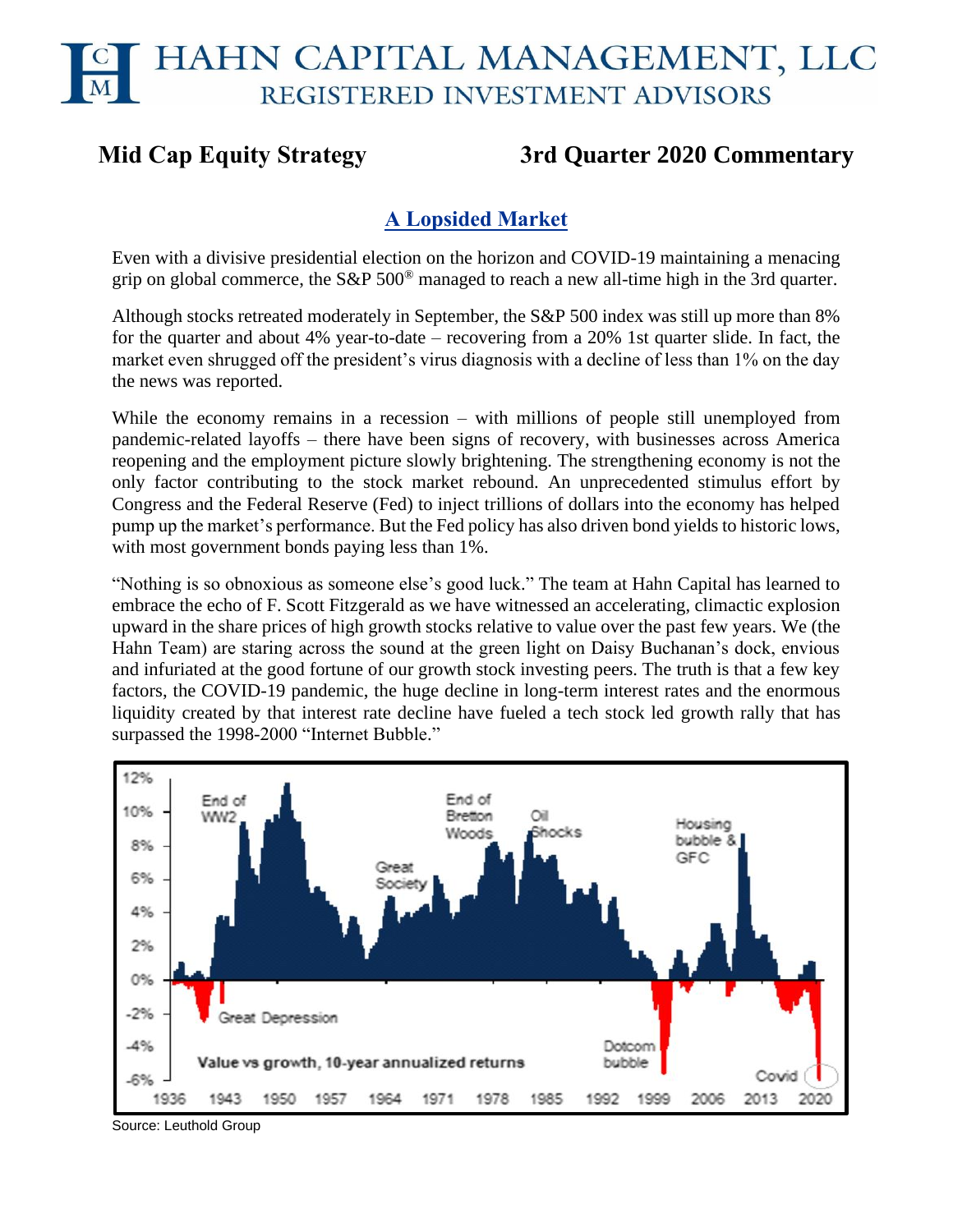It would be easy to hide behind the frustration that charts like the one above elicits, but as analysts, we are compelled to dispassionately examine the environment and find ways to profit from that analysis. Ultimately, we expect part of the legacy of COVID-19 will be its role as an accelerant of transformation and value destruction, creation, and transfer across industries, jurisdictions, and real property. Adding some additional numerical context for the current year provides stark relief around the phenomenon that we have been witnessing over the course of the post-pandemic stock market year. The following tables shows the stunning year-to-date divergences between value and growth style indices.

|              | YTD          |              |               |
|--------------|--------------|--------------|---------------|
|              | <b>Value</b> | <b>Blend</b> | <b>Growth</b> |
| Large        | $-11.6%$     | 5.6%         | 24.3%         |
| ξ            | $-12.8%$     | $-2.3%$      | 13.9%         |
| <b>Small</b> | $-21.5%$     | $-8.7%$      | 3.9%          |

Source: JP Morgan

The interesting and most important question that we have been analyzing is why has such a dramatic dispersion in style returns occurred? The stereotypical growth investors will point to creative destruction (Facebook, Amazon, Netflix and Google) while the value investor counterpart will exclaim that this is just a new investing bubble driven by excess Fed-sponsored liquidity and subsequent excess financial market speculation.

After recovering sharply from the March lows, the S&P 500 Index sold off somewhat toward end of the third quarter. In contrast to falling prices, fundamentals, as measured by estimates for nexttwelve-month (NTM) free cash flows, have continued to move higher for the overall market despite the challenging environment and severe headwinds faced by a number of companies.



Source: Bloomberg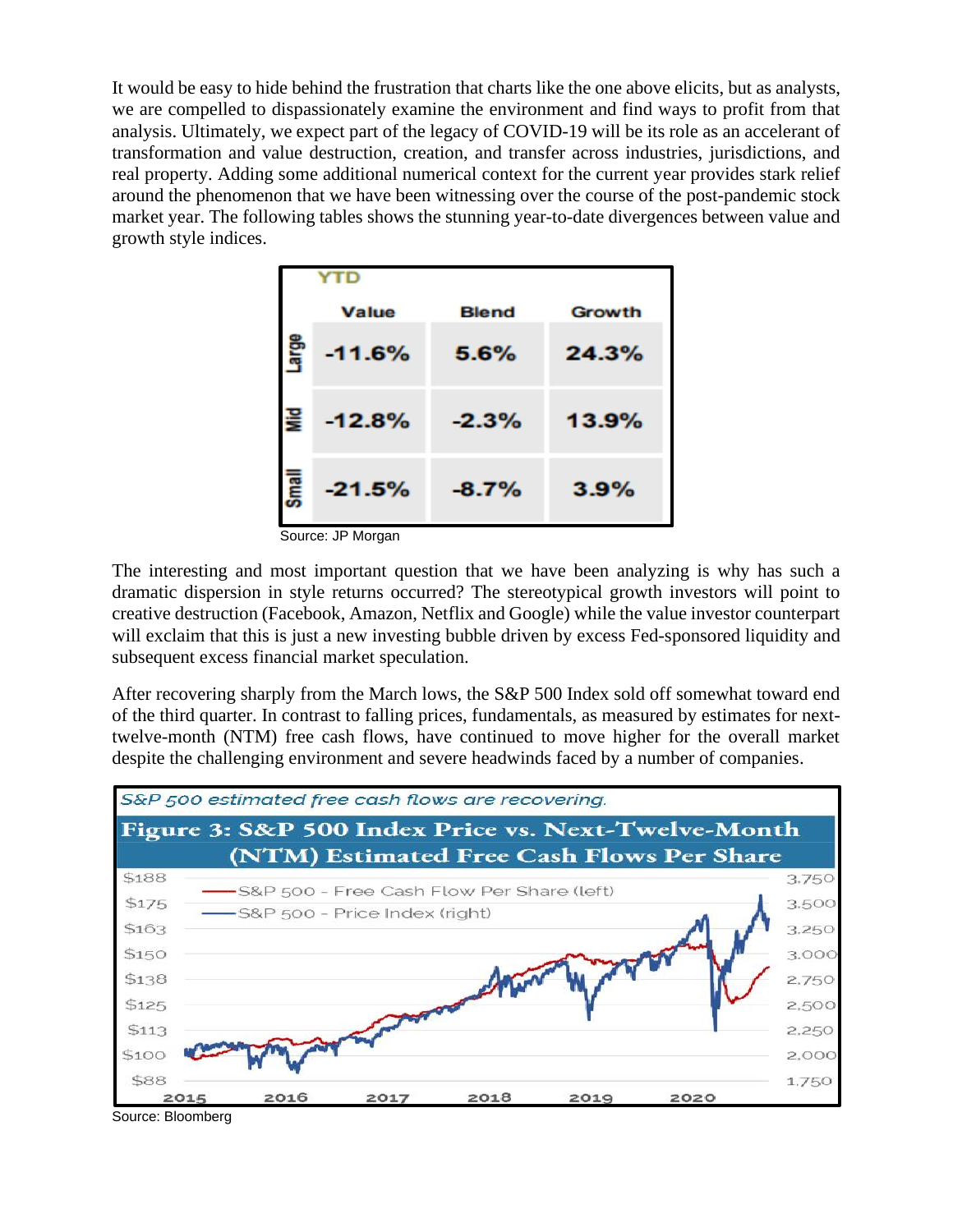One significant factor in the rally has been the steep long-term decline in interest rates; in other words, as the risk-free rate has declined, the relative attractiveness of equities in general has increased and the greater the duration of the equity asset (the "growthier" the underlying business is) the greater the impact on valuation. The following chart shows the BAA Bond Yield vs Equity Yields (the P/E, effectively) since 2006. All stocks should have higher P/E or EV/EBIT multiples and the longer the tail (of growth), the greater the impact.



Source: Bloomberg

However, the global pandemic crisis has not treated all industries equally. Many technology companies have been key enablers of "work from home," the fundamentals of many different industries have changed due to disruptions to our pre-pandemic way of life. In order to better understand the very asymmetric impact of the pandemic, we dissected the S&P 500 and isolated a group of roughly 60 "hard-hit" companies that made up slightly over 10% of the value of the S&P 500 Index at year-end 2019, but that accounted for 80% of the reduction in NTM free cash estimates through the third quarter of 2020. In terms of valuation, the free cash flow yield on NTM estimates for this hard-hit group of stocks has plummeted from around 5.2% at year-end 2019 to about 2.5% as of September 30 due to the enormous near-term decline in profitability. On the other side of the market, several very large stocks have become richly valued and this too is distorting the overall S&P 500 Index valuation. While there are a number of stocks where this is the case, if we look at just the combination of Amazon, Netflix, and Microsoft, their average NTM free cash yield of 2.3% is also significantly depressing the overall S&P 500 figure given their large size. If both groups of stocks are excluded from the broader index, the yield on the remaining universe increases to 4.6% (See Figure 5). For comparison's sake, if we make the similar adjustments for the Russell Mid-Cap Index (U.S. FSV) the earnings yield is almost 6%.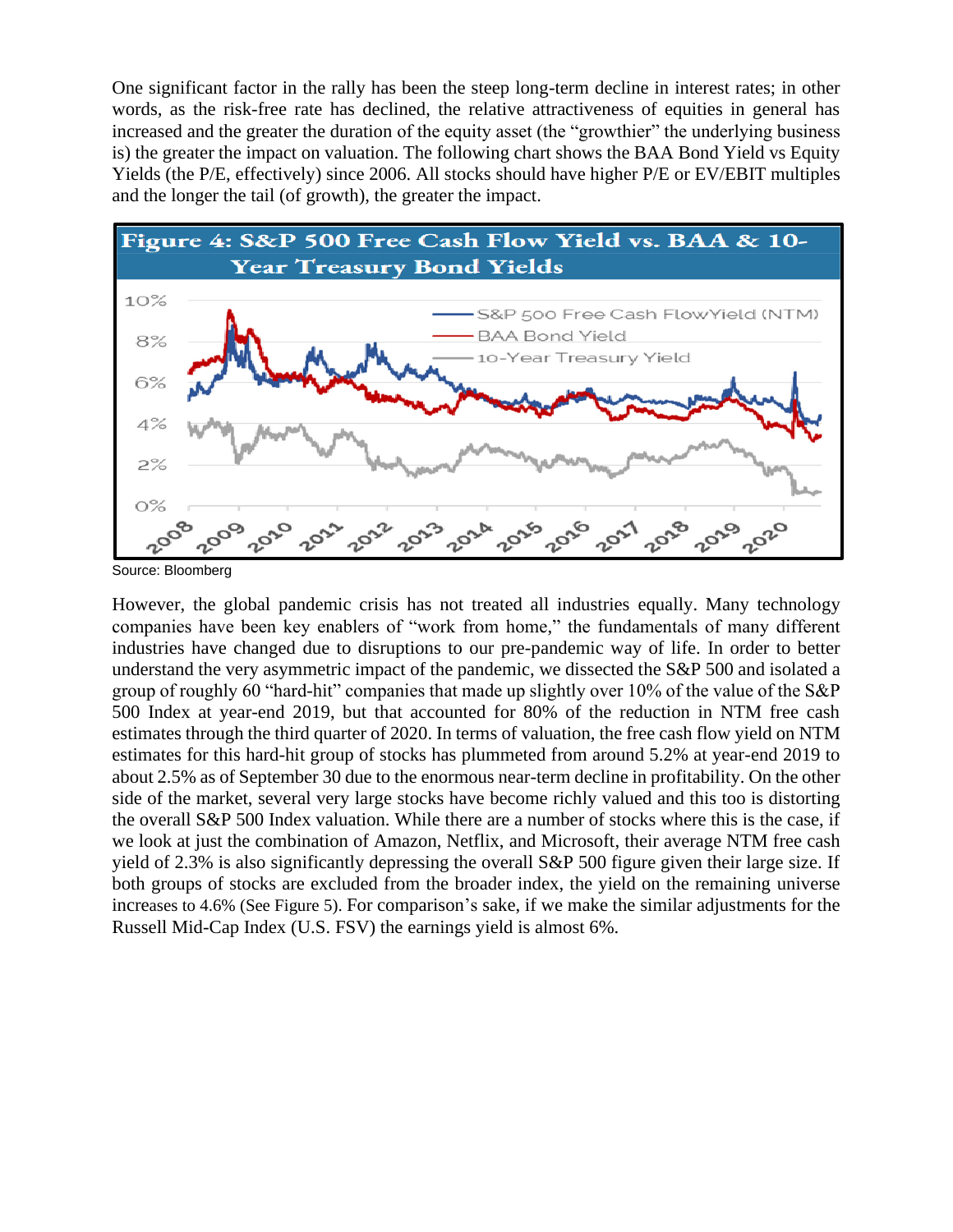

Source: Bloomberg

All told, interest rates have been a major driver of increased valuations, while many industries have been disproportionately impacted by the global health crisis (and a select few have benefitted in opposite degree). The impact of richly valued companies across all market capitalization ranges has been profound and represents a substantial risk to investors involved in those companies as well as to "passive" investors who own the whole index.

# **Quarterly Performance**

Our **preliminary return** for the Hahn Capital Management Mid-Cap Value Composite was 2.55% gross of fees in the third quarter of 2020. For the quarter, we underperformed our primary benchmark, the Russell Mid-Cap Value Index, by 3.55 percentage points. For the quarter, sector allocations to Energy, Utilities (no holdings), Healthcare, Consumer Staples (no holdings), and Industrials contributed positively (relative to the benchmark), while those to Real Estate, Communication Services (no holdings), Materials, Consumer Discretionary, Information Technology, Financials, and Cash detracted. The most significant relative performers during the quarter were Equinix (EQIX), SLM Corp (SLM), LabCorp (LH), and PVH Corp (PVH), while the most significant underperformers were Hexcel (HXL), Euronet Worldwide (EEFT), EastWest Bancorp (EWBC), and Keysight Technologies (KEYS).

|  | Hahn Capital Quarterly Performance Attribution - 3Q20 |  |
|--|-------------------------------------------------------|--|
|  |                                                       |  |

|                                              | QTD HCM vs. Russell Mid-Cap Value Index - Quarter Ended 09/30/2020 |              |             |             |                                 |             |               |               |               |                |              |
|----------------------------------------------|--------------------------------------------------------------------|--------------|-------------|-------------|---------------------------------|-------------|---------------|---------------|---------------|----------------|--------------|
|                                              | <b>LINKED PERFORMANCE BY SECTORS</b>                               |              |             |             |                                 |             |               |               |               |                |              |
| <b>BENCHMARK: Russell Midcap Value Index</b> |                                                                    |              |             |             |                                 |             |               |               |               |                |              |
|                                              |                                                                    |              |             |             | <b>PORTFOLIO: Model Account</b> |             |               |               |               |                |              |
|                                              | <b>PORT</b>                                                        | <b>BENCH</b> | <b>DIFF</b> | <b>PORT</b> | <b>BENCH</b>                    | <b>DIFF</b> | <b>SECTOR</b> | <b>STOCK</b>  | <b>ACTIVE</b> | <b>PASSIVE</b> | <b>TOTAL</b> |
| <b>GICS Sector</b>                           | Weight                                                             | Weight       | Weight      | Return      | Return                          | Return      | <b>SELECT</b> | <b>SELECT</b> | <b>CONTR</b>  | <b>CONTR</b>   | <b>CONTR</b> |
| <b>Real Estate</b>                           | 17.35%                                                             | 10.67%       | 6.68%       | 3.72%       | 0.11%                           | 3.61%       | $-0.40%$      | 0.62%         | 0.22%         | $0.00\%$       | 0.22%        |
| Industrials                                  | 17.35%                                                             | 16.94%       | 0.41%       | 0.04%       | 11.76%                          | $-11.72%$   | 0.03%         | $-2.01%$      | $-1.98%$      | 0.00%          | $-1.98%$     |
| <b>Financials</b>                            | 16.17%                                                             | 15.19%       | 0.97%       | $-1.21%$    | 2.40%                           | $-3.60%$    | $-0.04%$      | $-0.61%$      | $-0.65%$      | 0.00%          | $-0.65%$     |
| <b>Information Technology</b>                | 15.13%                                                             | 9.60%        | 5.53%       | 1.39%       | 4.93%                           | $-3.55%$    | $-0.06%$      | $-0.57%$      | $-0.63%$      | 0.00%          | $-0.63%$     |
| <b>Health Care</b>                           | 14.08%                                                             | 7.77%        | 6.31%       | 8.22%       | 8.04%                           | 0.18%       | 0.08%         | 0.02%         | 0.10%         | 0.00%          | 0.10%        |
| <b>Consumer Discretionary</b>                | 10.01%                                                             | 11.59%       | $-1.58%$    | 9.06%       | 14.58%                          | $-5.52%$    | $-0.13%$      | $-0.47%$      | $-0.60%$      | 0.00%          | $-0.60%$     |
| <b>Materials</b>                             | 2.43%                                                              | 6.85%        | $-4.42%$    | 16.08%      | 13.09%                          | 2.99%       | $-0.28%$      | 0.06%         | $-0.22%$      | $-0.01%$       | $-0.23%$     |
| <b>Energy</b>                                | 1.57%                                                              | 4.01%        | $-2.43%$    | $-11.43%$   | $-16.24%$                       | 4.82%       | 0.58%         | 0.09%         | 0.67%         | 0.01%          | 0.68%        |
| <b>Communication Services</b>                | 0.00%                                                              | 3.91%        | $-3.91%$    | 0.00%       | 15.38%                          | $-15.38%$   | $-0.33%$      | $0.00\%$      | $-0.33%$      | 0.00%          | $-0.33%$     |
| <b>Consumer Staples</b>                      | 0.00%                                                              | 4.47%        | $-4.47%$    | $0.00\%$    | 4.74%                           | $-4.74%$    | 0.07%         | $0.00\%$      | 0.07%         | 0.00%          | 0.07%        |
| <b>Utilities</b>                             | $0.00\%$                                                           | 9.02%        | $-9.02%$    | 0.00%       | 4.33%                           | $-4.33%$    | 0.19%         | $0.00\%$      | 0.19%         | 0.00%          | 0.19%        |
| Cash                                         | 5.91%                                                              | 0.00%        | 5.91%       | 0.04%       | 0.00%                           | 0.04%       | $-0.38%$      | $0.00\%$      | $-0.38%$      | 0.00%          | $-0.38%$     |
| <b>Total Portfolio</b>                       |                                                                    |              |             | 2.85%       | 6.40%                           | $-3.55%$    | $-0.68%$      | $-2.86%$      | $-3.54%$      | $-0.01%$       | $-3.55%$     |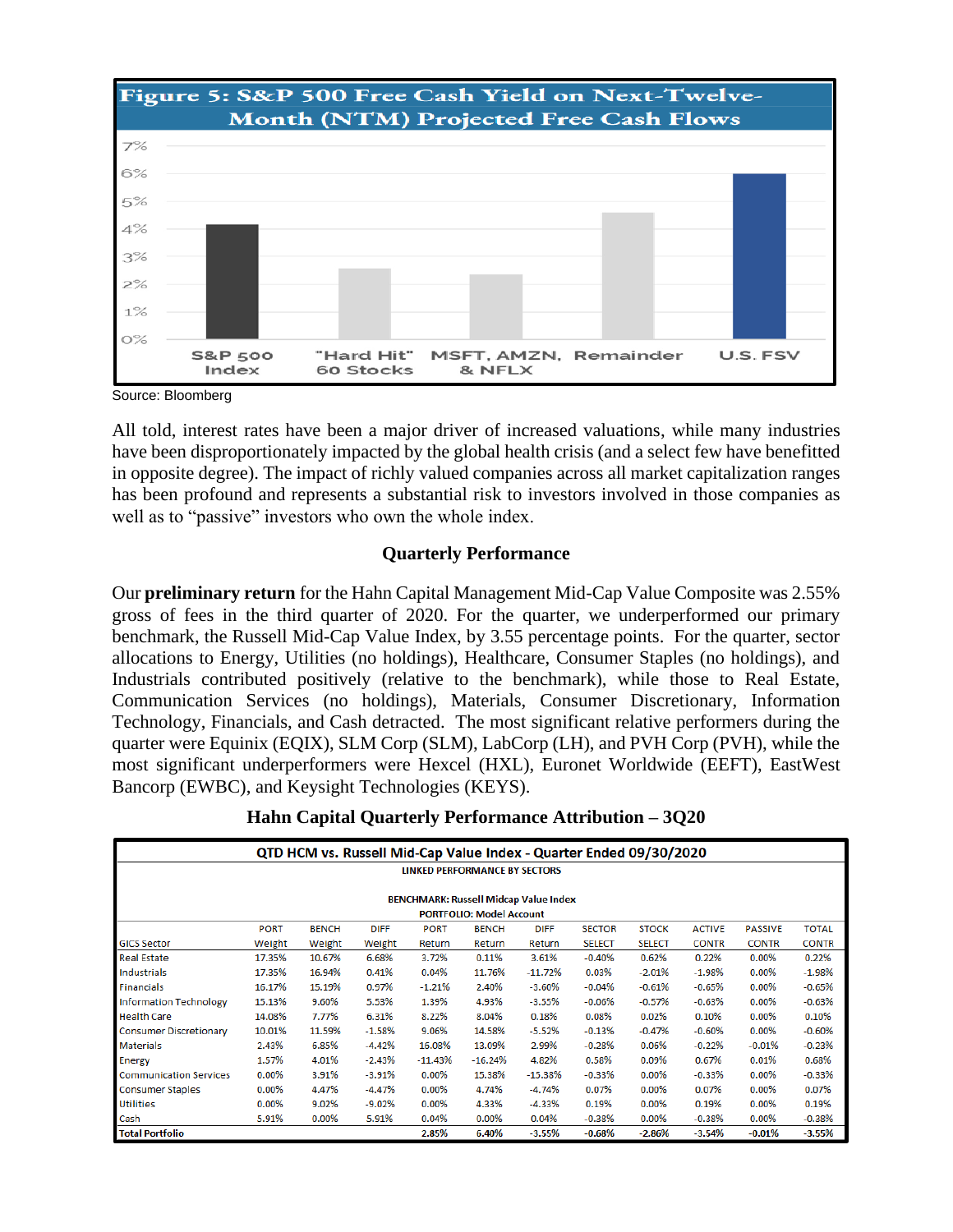# **HAHN CAPITAL MANAGEMENT, LLC**

# **MODEL PORTFOLIO REVIEW**

As of September 30, 2020

### **YTD PERFORMANCE ATTRIBUTION ANALYSIS**

#### **Notable Performers by Sector** HCM vs. Russell Mid-Cap Value Index

|                               | HCM Attribution Analysis - Quarter Ended September 30, 2020 vs Russell Midcap Value Index |                  |             |              |           |              |           |  |  |  |  |  |
|-------------------------------|-------------------------------------------------------------------------------------------|------------------|-------------|--------------|-----------|--------------|-----------|--|--|--|--|--|
|                               | Average Port.                                                                             | <b>Benchmark</b> | Over/       | Contribution | Actual    | <b>Stock</b> | Sector    |  |  |  |  |  |
| <b>GICS Sector</b>            | Weight                                                                                    | Weight           | Underweight | Return       | Return    | Alpha        | Alpha     |  |  |  |  |  |
| <b>Real Estate</b>            | 17.59%                                                                                    | 12.78%           | 4.81%       | $-0.48%$     | $-1.47%$  | 3.66%        | $-0.63%$  |  |  |  |  |  |
| <b>Industrials</b>            | 17.56%                                                                                    | 13.65%           | 3.91%       | -4.37%       | -21.99%   | -2.94%       | 0.15%     |  |  |  |  |  |
| <b>Financials</b>             | 15.90%                                                                                    | 16.57%           | $-0.67%$    | -4.39%       | $-24.85%$ | $-0.17%$     | 0.19%     |  |  |  |  |  |
| <b>Information Technology</b> | 14.31%                                                                                    | 8.40%            | 5.91%       | $-1.96\%$    | $-15.31%$ | $-1.78\%$    | 0.67%     |  |  |  |  |  |
| <b>Health Care</b>            | 13.35%                                                                                    | 7.85%            | 5.50%       | 0.90%        | 4.40%     | $-0.26%$     | 0.89%     |  |  |  |  |  |
| <b>Consumer Discretionary</b> | 10.68%                                                                                    | 9.51%            | 1.17%       | $-3.31%$     | $-26.39%$ | $-1.56\%$    | $-0.34%$  |  |  |  |  |  |
| <b>Materials</b>              | 2.15%                                                                                     | 6.94%            | -4.80%      | 0.37%        | 24.07%    | 0.32%        | $-0.61%$  |  |  |  |  |  |
| Energy                        | 1.62%                                                                                     | 4.22%            | $-2.60%$    | $-0.79%$     | $-42.02%$ | 0.24%        | 1.40%     |  |  |  |  |  |
| <b>Communication Services</b> | $0.00\%$                                                                                  | 3.92%            | $-3.92\%$   | 0.00%        | $0.00\%$  | 0.00%        | $-0.50\%$ |  |  |  |  |  |
| Consumer Staples              | $0.00\%$                                                                                  | 4.91%            | $-4.91%$    | 0.00%        | 0.00%     | $0.00\%$     | $-0.42%$  |  |  |  |  |  |
| <b>Utilities</b>              | $0.00\%$                                                                                  | 11.24%           | $-11.24%$   | $0.00\%$     | 0.00%     | 0.00%        | $-0.26%$  |  |  |  |  |  |
| Cash                          | 6.83%                                                                                     | 0.00%            | 6.83%       | 0.04%        | 0.57%     | 0.80%        | 0.80%     |  |  |  |  |  |
| <b>Total Portfolio</b>        |                                                                                           |                  |             |              |           | $-2.49%$     | 1.34%     |  |  |  |  |  |

# **HCM Model Portfolio – Relative Performance by Stock – Quarter Ended Mar 31, 2020**

| <b>MODEL PORTFOLIO REVIEW</b><br>As of September 30, 2020                                                     |       |  |    |                                                                          |          |  |  |                          |       |  |                                 |          |
|---------------------------------------------------------------------------------------------------------------|-------|--|----|--------------------------------------------------------------------------|----------|--|--|--------------------------|-------|--|---------------------------------|----------|
| <b>Attribution Analysis - Notable Performers by Sector &amp; Stock</b><br><b>Notable Performers by Sector</b> |       |  |    |                                                                          |          |  |  |                          |       |  |                                 |          |
| Quarter Ended 09/30/2020 - Portfolio vs Russell Midcap Value Index                                            |       |  |    |                                                                          |          |  |  |                          |       |  |                                 |          |
| <b>Top Four Holdings</b>                                                                                      |       |  |    | <b>Bottom Four Holdings</b>                                              |          |  |  | <b>Top Four Sectors</b>  |       |  | <b>Bottom Four Sectors</b>      |          |
| <b>Total Attribution</b>                                                                                      |       |  |    | <b>Total Attribution</b>                                                 |          |  |  | <b>Total Attribution</b> |       |  | <b>Total Attribution</b>        |          |
| 1 EQUINIX INC                                                                                                 | 0.41% |  |    | 1 HEXCEL CORP                                                            | $-1.02%$ |  |  | 1 Energy                 | 0.68% |  | 1 Industrials                   | $-1.98%$ |
| 2 SLM CORP                                                                                                    | 0.34% |  | 21 | <b>BECTON DICKINSON AND CO</b>                                           | $-0.49%$ |  |  | 2 Real Estate            | 0.22% |  | 2 Financials                    | $-0.65%$ |
| 3 AGILENT TECHNOLOGIES INC                                                                                    | 0.24% |  |    | 3 EURONET WORLDWIDE INC.                                                 | $-0.46%$ |  |  | <b>3</b> Utilities       | 0.19% |  | <b>3 Information Technology</b> | $-0.63%$ |
| 4 LABORATORY CRP OF AMER HLDGS                                                                                | 0.19% |  |    | 4 EAST WEST BANCORP INC                                                  | $-0.36%$ |  |  | 4 Health Care            | 0.10% |  | 4 Consumer Discretionary        | $-0.60%$ |
|                                                                                                               |       |  |    |                                                                          |          |  |  |                          |       |  |                                 |          |
|                                                                                                               |       |  |    |                                                                          |          |  |  |                          |       |  |                                 |          |
|                                                                                                               |       |  |    | Year-to-Date Ended 09/30/2020 - Portfolio vs. Russell Midcap Value Index |          |  |  |                          |       |  |                                 |          |
| <b>Top Four Holdings</b>                                                                                      |       |  |    | <b>Bottom Four Holdings</b>                                              |          |  |  | <b>Top Four Sectors</b>  |       |  | <b>Bottom Four Sectors</b>      |          |
| <b>Total Attribution</b>                                                                                      |       |  |    | <b>Total Attribution</b>                                                 |          |  |  | <b>Total Attribution</b> |       |  | <b>Total Attribution</b>        |          |
| 1 EQUINIX INC                                                                                                 | 2.30% |  |    | 1 EURONET WORLDWIDE INC                                                  | $-1.76%$ |  |  | 1 Real Estate            | 3.03% |  | 1 Industrials                   | $-2.79%$ |
| 2 ALEXANDRIA REAL ESTATE EQUIT                                                                                | 0.73% |  |    | 2 HEXCEL CORP                                                            | $-1.67%$ |  |  | 2 Energy                 | 1.64% |  | 2 Consumer Discretionary        | $-1.90%$ |
| 3 MID-AMERICA APARTMENT COMM                                                                                  | 0.59% |  |    | 3 AIR LEASE CORP                                                         | $-1.19%$ |  |  | 3 Not Classified         | 0.80% |  | <b>3 Information Technology</b> | $-1.11%$ |
| 4 FIRST REPUBLIC BANK/CA                                                                                      | 0.51% |  |    | 4 BECTON DICKINSON AND CO                                                | $-0.89%$ |  |  | 4 Health Care            | 0.63% |  | 4 Communication Services        | $-0.50%$ |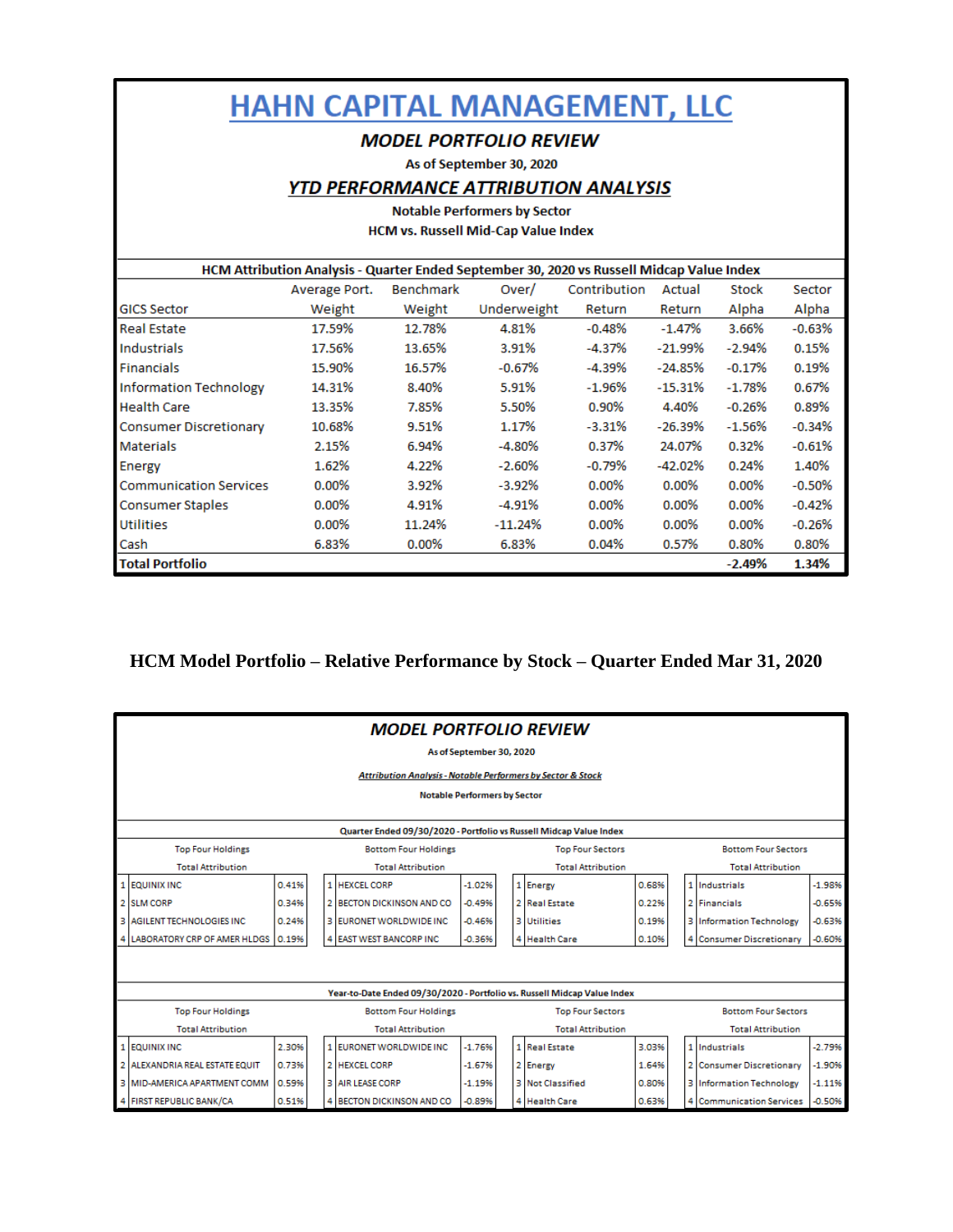### **HCM MID-CAP VALUE COMPOSITE PERFORMANCE HISTORY**

| % Annualized<br><b>Returns</b><br>As of 09/30/2020 | 30 20 20 | 1 Year    | <b>3 Years</b> | 5 Years  | <b>7 Years</b> | <b>10 Years</b> | <b>Since</b><br><b>Inception</b><br>$06 - 30 - 88$ |
|----------------------------------------------------|----------|-----------|----------------|----------|----------------|-----------------|----------------------------------------------------|
| <b>HCM</b> Gross<br>of Fees                        | 2.46%    | $-8.48%$  | $2.91\%$       | $6.37\%$ | 5.69%          | $10.27\%$       | 13.18%                                             |
| <b>HCM Net</b><br>of Fees                          | $2.21\%$ | $-9.43%$  | 1.88%          | $5.32\%$ | 4.65%          | $9.69\%$        | 12.08%                                             |
| <b>Russell Mid Cap</b><br><b>Value Index</b>       | $6.40\%$ | $-7.30\%$ | 0.82%          | $6.38\%$ | 6.63%          | $9.71\%$        | 10.69%                                             |
| <b>Russell Mid Cap</b><br><b>Index</b>             | 7.46%    | $4.55\%$  | 7.13%          | 10.13%   | $9.37\%$       | 11.76%          | 11.14%                                             |

*[Link to: HCM Performance Disclosures](https://img1.wsimg.com/blobby/go/c17b70fa-11ea-4e3b-9a08-77e0dd611618/downloads/HCM_Performance_Disclosures.pdf?ver=1602097856437)*

# **PORTFOLIO ACTIVITY**

# **New Positions**

**Formula One (FWONK)** - FWONK owns the exclusive commercial rights to the Formula One World Championship. Two contracts underpin FWONK's business: (1) its 100-year agreement with the FIA which granted FWONK the exclusive commercial rights to the brand, and (2) the Concorde Agreement which ties the race teams to FWONK in exchange for variable prize payments. FWONK operates a high recurring revenue business (>80% of its revenue is contractual over 3-7yr terms and include annual price escalators), with a >90% variable cost structure (the largest portion being its "team payments" to the race teams). Because FWONK only owns the commercial rights to the Formula One Championship and is not responsible for the operating costs associated with hosting the championship, it has very limited needs for physical capital and because of its monopoly position, it generates negative working capital. These two aspects lead to very low capital intensity for the business and very high ROIC (>50%).

FWONK has a long history (>70 years) as the pinnacle of auto racing and a massive global fan base – it has ~1.9B cumulative TV viewers annually with the average race drawing 80-100M TV viewers (compared to the average Super Bowl audience of 100-110M viewers). This viewership count ranks FWONK above any US sport and below only the Olympics, FIFA World Cup, and the UEFA Champions League globally. With no close competitors or substitutes on a global scale, FWONK has a durable franchise that should continue to draw motorsport enthusiasts for decades to come, just as it has in the past.

FWONK has a strong balance sheet - during normal times, it maintains an interest coverage ratio of ~2.0x, but even with COVID and no racing for six months, FWONK should generate ~\$200M of adj EBITDA (which converts to FCF at  $> 95\%$ ), more than covering its ~\$125M in annual interest expense (a testament to the resiliency of the business model). This provides the business with ample liquidity to make future acquisition and return capital to shareholders through share repurchases. The business itself is run by a highly capable management team with a long track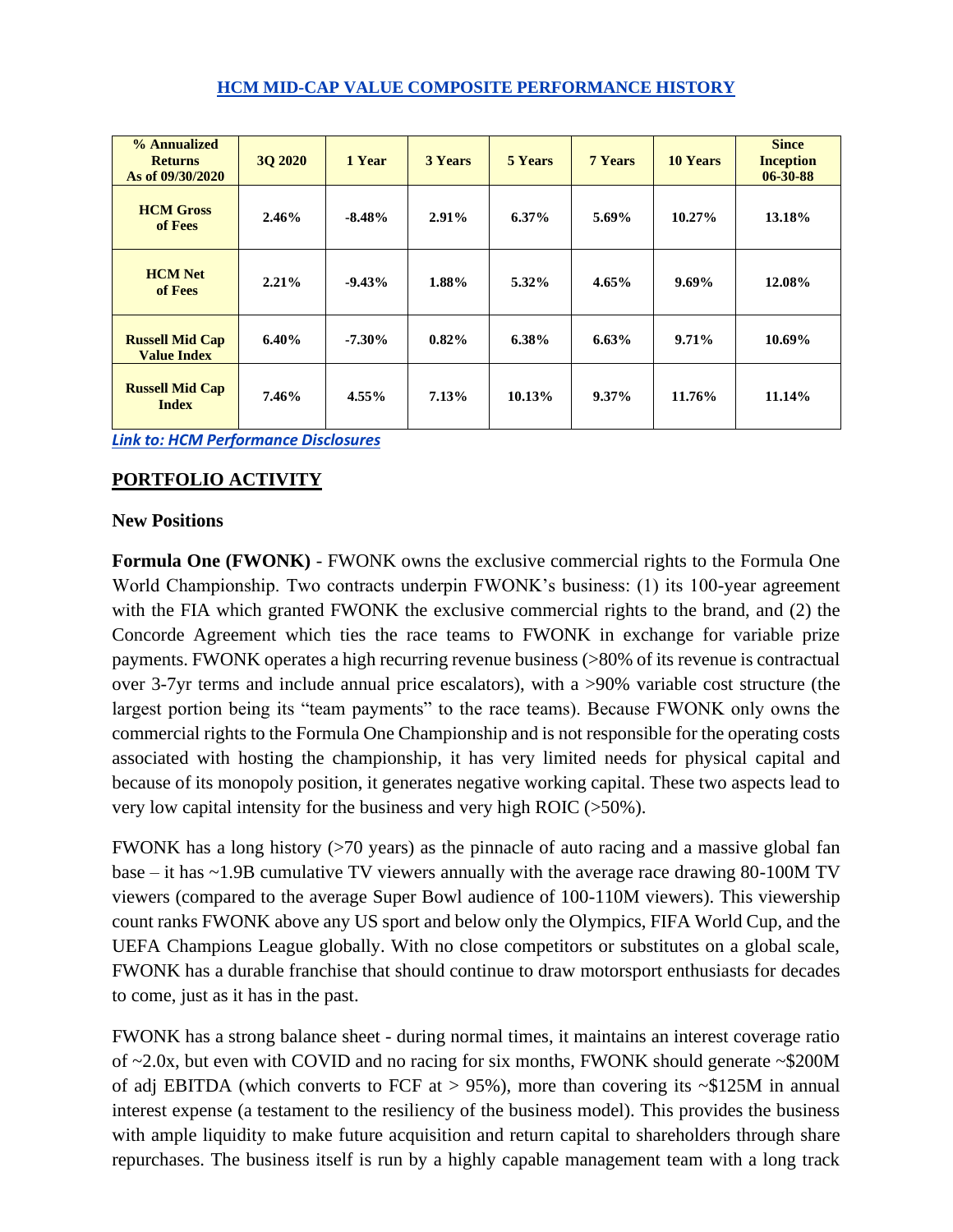record of shareholder value creation. FWONK is a part of John Malone and Greg Maffei's cable/media empire ("Liberty Media"), whose track record of shareholder returns puts them in a unique category amongst the best managers in the business world. Liberty Media purchased FWONK in 2016 from PE firm CVC Capital Partners and FWONK's long-time owner/operator Bernie Ecclestone. Liberty saw an opportunity to utilize its vast media experience to improve the operations of the business and grow the popularity of the sport, to do this, they brought in an experienced global media management team (the first in the company's history).

There are numerous growth opportunities for the management team to execute on as 2021 marks a major milestone in the sport's history. Beginning in the 2021 season, the race teams will be subject to new sporting and financial regulations that will make the sport more equitable and competitive. This should lead to more entertaining races and a more attractive sport for both fans and manufacturers. FWONK is significantly under-monetized vs other sports and these changes should increase the marketability of the sport, allowing FWONK to execute more attractive broadcasting and advertising contracts.

FWONK presents an opportunity to invest in a best-in-class business model, management team, and balance sheet at a reasonable valuation - a rarity in today's market. Given our outlook for the company's growth prospects and earnings power, we believe our entry price will result in above market returns over the long-term.

**Xilinx, Inc. (XLNX) –** Xilinx, Inc. is a semiconductor chip design company headquartered in San Jose, California. It specializes in Field Programmable Gate Array (FPGA) chips, which is a niche market dominated by itself and Altera (acquired by Intel in 2015). Together, Xilinx and Altera are estimated to have nearly 90% of the market with Xilinx having the larger share at 50%.

Unlike conventional semiconductor chips that once fabricated have fixed and unchangeable circuitry, FPGAs are novel in that their hardware circuitry can be changed and altered (hence the name of Xilinx's primary competitor, Altera). Since their invention in the early 1980s, FPGA chips have enabled customers to prototype chip designs and bring products to market faster. Customers could ship products earlier because the use of FPGAs enabled them to revise their products as needed later.

In the first few decades of their existence, Xilinx and Altera competed vigorously and primarily on the basis of who could get to the next process node generation faster. Smaller nodes mean more transistors and logic gates per chip, which meant more value to the customer. About a decade ago, however, the FPGA industry began to evolve. First, Xilinx innovated a new System on Chip (SoC) combining its traditional FPGA with an ARM processor and opening new use cases. Then Intel acquired Altera in 2015 further integrating their products in the server market. Over the past ten years, Xilinx has continued to advance beyond Altera and is now believed to be three generations ahead of Altera. At the same time, it appears that Intel's ownership of Altera has led Altera to focus more on the server market, potentially at the expense of other areas.

Looking forward, Xilinx has recently announced the next phase of their evolution, in the form of the Versal product line. This new product line combines even more components onto chips fabricated on the smallest process node available today (7nm). Management believes that this is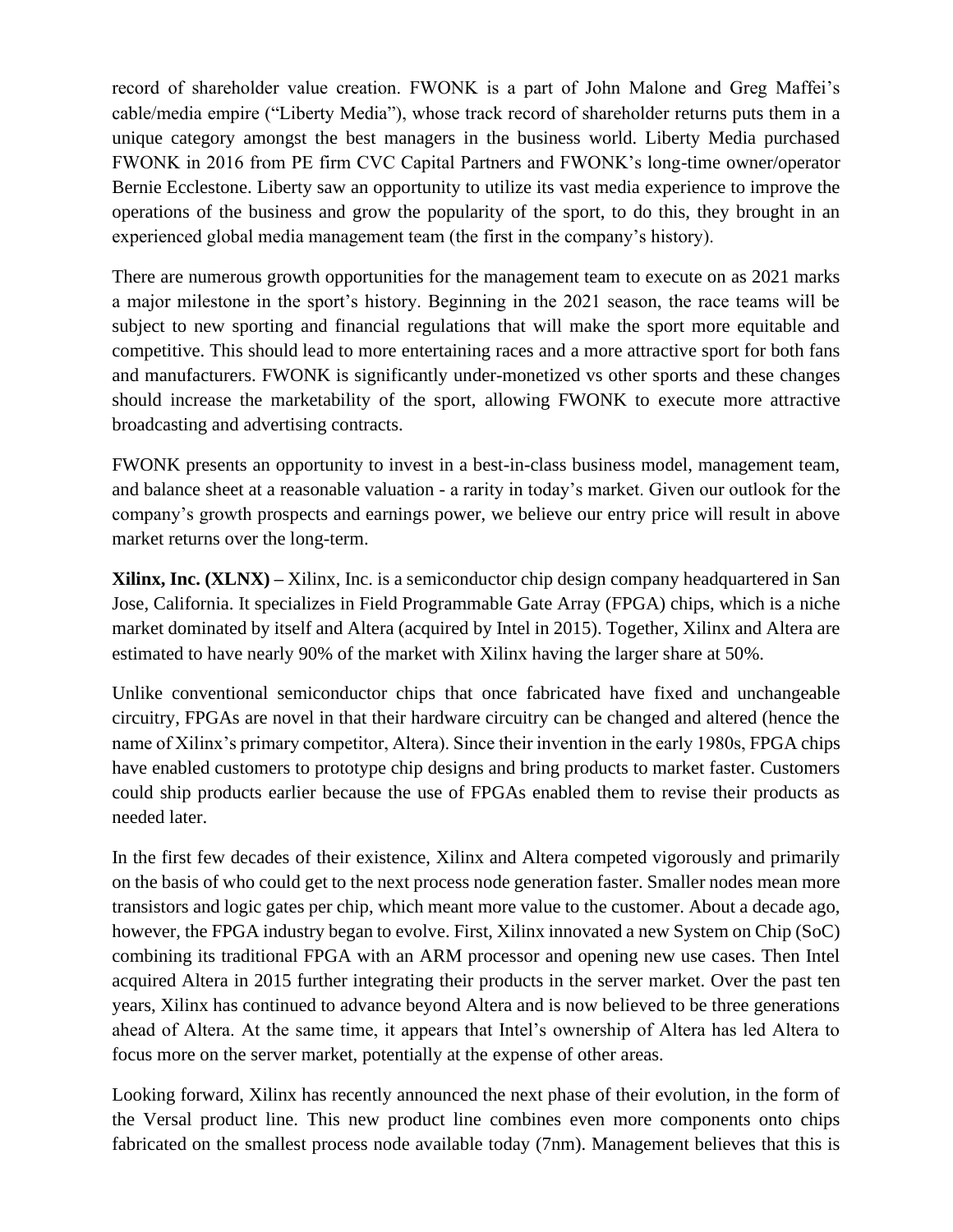such a step change advance that they have named it an entirely new product category: Adaptive Compute Acceleration Platform (ACAP). ACAP chips will be extremely useful and valuable for a number of important and growing applications, from accelerating data centers to automotive vision to artificial intelligence.

In light of current elevated market valuations, we believe we acquired XLNX shares at a discount to its very promising prospects.

# **Positions Reduced**

**Wabtec Corp. (WAB)** - We reduced our position in Wabtec as the company continued to experience some weakness in both OEM and aftermarket segments of its business. The implementation of precision scheduled railroading by Wabtec's key Tier 1 rail carrier customers as well as generalized weakness in some industrial and energy markets has made it difficult for Wabtec to achieve the aggressive margin targets that the company had set for itself. In addition, the public transit market will likely remain under pressure for some period of time as the effects of the COVID-19 pandemic continue to impact utilization rates for many of Wabtec's largest customers.

# **Positions Reduced**

**Equinix (EQIX)** – We slightly reduced our position in Equinix during the quarter as this datacenter real estate owner had outperformed so materially over the past 6 months that it had become a greater than 5% position in the portfolio. In keeping with our long-held risk management principles, we reduced it, but remain materially overweight this stock. Demand for secure, robust and redundant data centers that are co-located with other large datacenter users is exploding due to the growth in demand for cloud computing, e-commerce and other demands for network interconnection. As the global leader, Equinix maintains a significant pricing and demand premium relative to its competitors and continues to increase market share and drive profitability through scale and organic expansion.

# **Positions Sold**

**Pioneer Natural Resources (PXD)** – While there is no questioning Pioneer's long-term asset value, the world remains awash in oil, even after OPEC made significant cuts to production in reaction to the Covid-19 driven negative impact on oil demand. We had been hopeful that Pioneer would have sold itself to a global major oil company, but the positive impact of such a deal would be minimal in the current environment in the oil industry. As a reference point, energy giant ConocoPhillips has been widely reported as having acquisition talks with Pioneer's rival and peer Concho Resources; however, the expected premium paid to Concho shareholders has been reported as "low double digits" or a range of 10-15%. Accordingly, upon news of the announced deal talks, Concho's stock rallied only slightly less than 10%. The window for large premium energy acquisitions based on reserve growth by the larger independent shale oil producers like Pioneer and its peers seem to have passed. Oil production remains an asset-intensive business, and while Pioneer is best in class, it may well have missed its window to sell based on its large and long-lived oil reserves. It's a disappointing end to what has otherwise been a very successful longterm investment for our portfolio.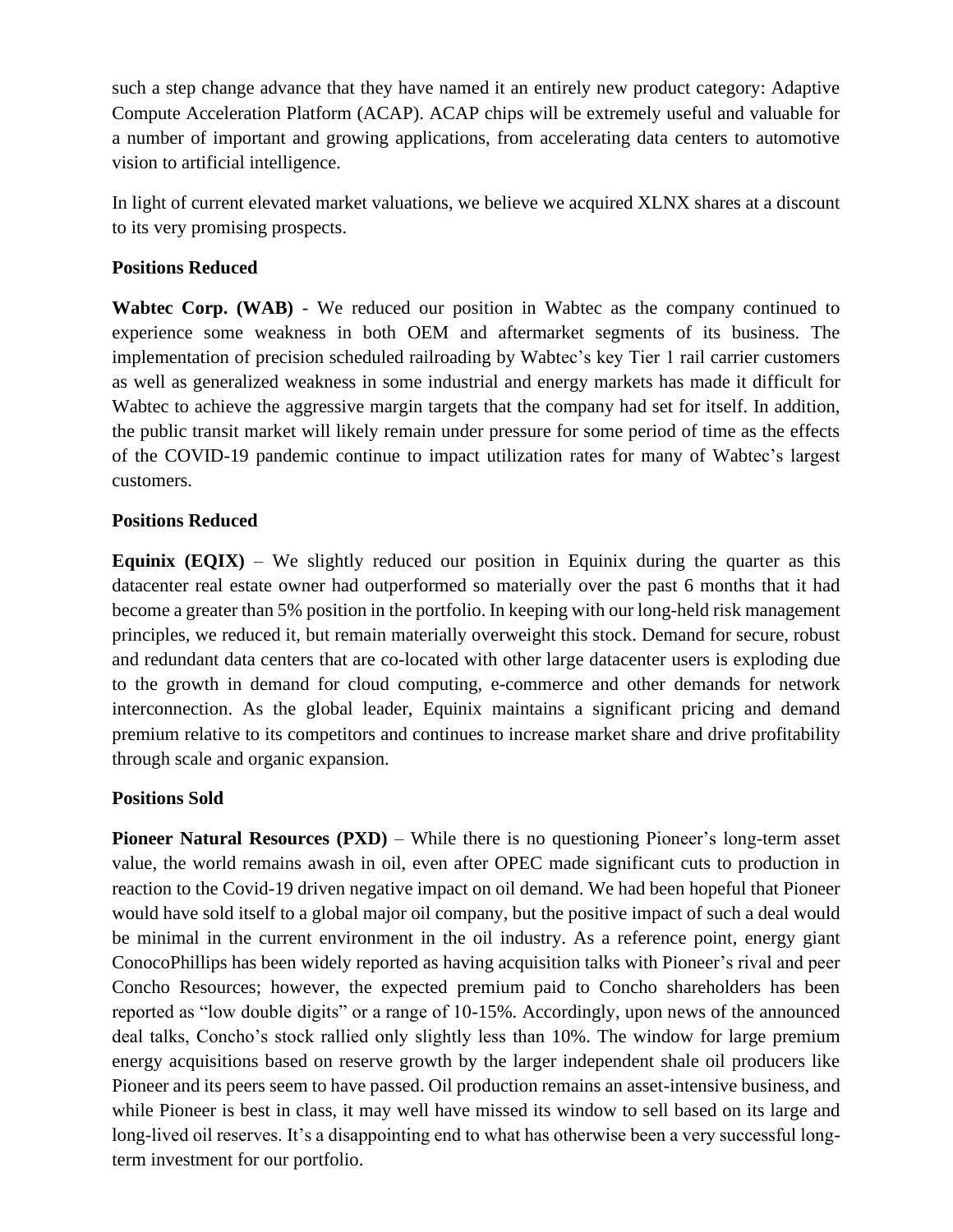# **Outlook**

Looking forward, there are clearly pockets of the market that have become extremely aggressively valued, among them some of the largest companies in the world. Table 4 (below) shows the extreme valuations of a number of companies, ordered by size. The largest stock on the list, Amazon, trades at roughly double the overall market's multiple of free cash flow. Tesla is valued at \$400 billion, yet it is expected to generate only \$2.4 billion of free cash flow and less than \$30 billion of revenue in the next twelve months. Companies like Netflix and Uber are valued at substantial sums but remain loss-making on a free cash flow basis despite their scale. There are also a number of newly-listed stocks that trade at extraordinarily aggressive multiples: Zoom Video is worth \$134 billion against forecast free cash flow of \$1 billion and revenues of just over \$3 billion for its fiscal year ending 2020; Shopify's \$125 billion valuation is underpinned by negligible free cash flow and projected revenue of only \$2 billion; recent IPO Snowflake (notable for an investment made by Berkshire Hathaway briefly before the IPO) is worth nearly \$70 billion versus annualized first half revenue of just \$500 million. Valuations such as these are clearly discounting extremely optimistic futures and offer very little margin of safety should the aggressive fundamental growth implied by current valuations not be achieved. A tempering of enthusiasm and an unwinding of elevated valuations in these stocks would pose a drag to overall market returns.

| Table 4: Select Expensively Valued Stocks |                          |              |            |              |           |  |  |  |  |  |  |  |
|-------------------------------------------|--------------------------|--------------|------------|--------------|-----------|--|--|--|--|--|--|--|
|                                           | (\$ figures in billions) |              |            |              |           |  |  |  |  |  |  |  |
| Name                                      | Market                   | <b>Sales</b> | <b>FCF</b> | Price/       | Price/    |  |  |  |  |  |  |  |
|                                           | $\bf Cap$                | (NTM)        | (NTM)      | <b>Sales</b> | ${ }$ FCF |  |  |  |  |  |  |  |
| Amazon                                    | \$1,577                  | \$318.5      | \$38.1     | 5.0          | 41        |  |  |  |  |  |  |  |
| Microsoft                                 | \$1,592                  | \$143.4      | \$49.2     | 11.1         | 32        |  |  |  |  |  |  |  |
| Tesla                                     | \$399                    | \$28.9       | \$2.4      | 13.8         | 168       |  |  |  |  |  |  |  |
| <b>NVIDIA</b>                             | \$334                    | \$12.2       | \$5.8      | 27.3         | 58        |  |  |  |  |  |  |  |
| Adobe                                     | \$235                    | \$12.8       | \$5.7      | 18.4         | 41        |  |  |  |  |  |  |  |
| PayPal                                    | \$231                    | \$20.1       | \$6.5      | 11.5         | 36        |  |  |  |  |  |  |  |
| Salesforce                                | \$228                    | \$19.5       | \$4.8      | 11.7         | 47        |  |  |  |  |  |  |  |
| Netflix                                   | \$221                    | \$23.8       | $$ -1.0$   | 9.3          | $-232$    |  |  |  |  |  |  |  |
| $Zoom*$                                   | \$134                    | \$3.2        | \$1.1      | 41.3         | 126       |  |  |  |  |  |  |  |
| Shopify                                   | \$123                    | \$1.9        | \$.2       | 63.4         | 515       |  |  |  |  |  |  |  |
| <b>ServiceNow</b>                         | \$93                     | \$4.2        | \$1.6      | 22.2         | 59        |  |  |  |  |  |  |  |
| Snowflake**                               | \$69                     | \$0.4        | $$-0.1$    | 143.5        | -667      |  |  |  |  |  |  |  |
| <b>U</b> ber                              | \$64                     | \$17.3       | $$-1.7$    | 3.7          | $-37$     |  |  |  |  |  |  |  |
| Twilio                                    | \$35                     | \$1.4        | \$0.0      | 25.4         | 5,182     |  |  |  |  |  |  |  |
| Zscaler                                   | \$19                     | \$0.4        | \$0.1      | 44.3         | 239       |  |  |  |  |  |  |  |
| <b>S&amp;P 500***</b>                     | \$3,336                  | \$1,426      | \$144      | 2.3          | 23        |  |  |  |  |  |  |  |

Source: Bloomberg

The recent IPO of Snowflake (SNOW) provides a great example of the market's current state of euphoria. Snowflake's core business is a promising cloud-based data storage and analytics service termed "data warehouse-as-a-service." SNOW went public on September 16 at a vastly oversubscribed level of \$120/share, its share price more than doubled the first day of trading and has since settled at ~\$240/share. At an \$85 billion fully diluted market capitalization on \$400mm in trailing twelve-month sales, Snowflake is valued at  $\sim$ 212x revenue. Assuming Snowflake will, in 10 years, trade at 30x earnings and earn 15% net margins, revenues would have to grow by a factor of 122x for investors to earn just a 10% annual rate of return.